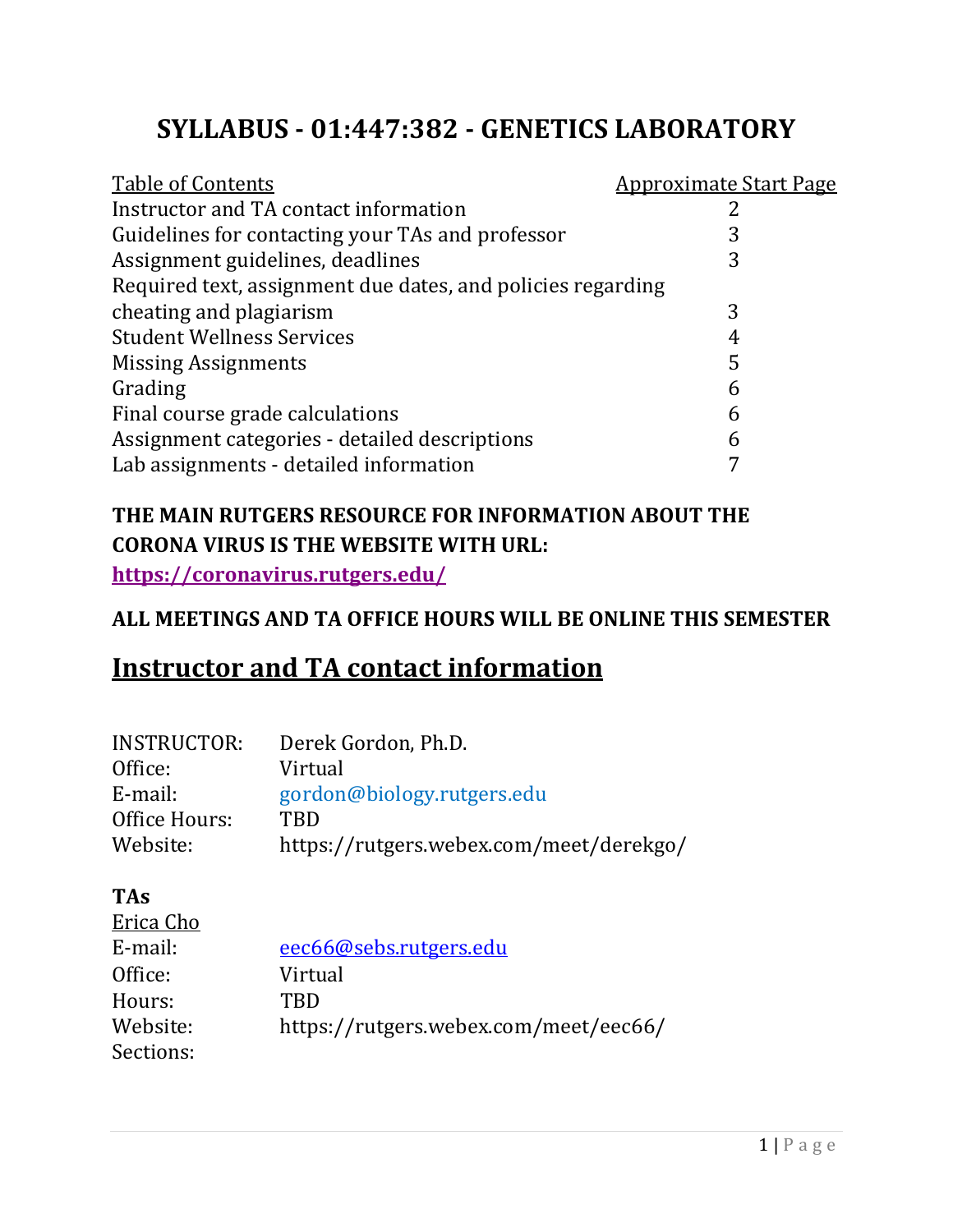| <b>Camille English</b> |                                        |
|------------------------|----------------------------------------|
| E-mail:                | c.english@rutgers.edu                  |
| Office:                | Virtual                                |
| Hours:                 | TRD                                    |
| Website:               | https://rutgers.webex.com/meet/cae102/ |
| Sections:              |                                        |

#### Connor Mattivi

| E-mail:   | clm350@rwjms.rutgers.edu               |
|-----------|----------------------------------------|
| Office:   | Virtual                                |
| Hours:    | TRD                                    |
| Website:  | https://rutgers.webex.com/meet/clm350/ |
| Sections: |                                        |

#### Elizabeth Rosenzweig

| E-mail:   | ea.rosenz@rutgers.edu                  |
|-----------|----------------------------------------|
| Office:   | Virtual                                |
| Hours:    | <b>TRD</b>                             |
| Website:  | https://rutgers.webex.com/meet/ear164/ |
| Sections: |                                        |

#### Tori Rosen

| E-mail:   | trr54@sebs.rutgers.edu                |
|-----------|---------------------------------------|
| Office:   | Virtual                               |
| Hours:    | Wednesdays, 9am-12pm                  |
| Website:  | https://rutgers.webex.com/meet/trr54/ |
| Sections: |                                       |

The websites are the means by which you may contact the TAs during their office hours. They will have their sites open during these times (i.e, the times they provide), and will be able to answer questions you may have.

## **Guidelines for contacting your TAs and professor**

All TAs greatly appreciate if students e-mail time at least 24 hours in advance if they plan to attend office hours (although this is not required). If you cannot attend your TA's office hours, you are welcome to go to any of TAs for help during their office hours.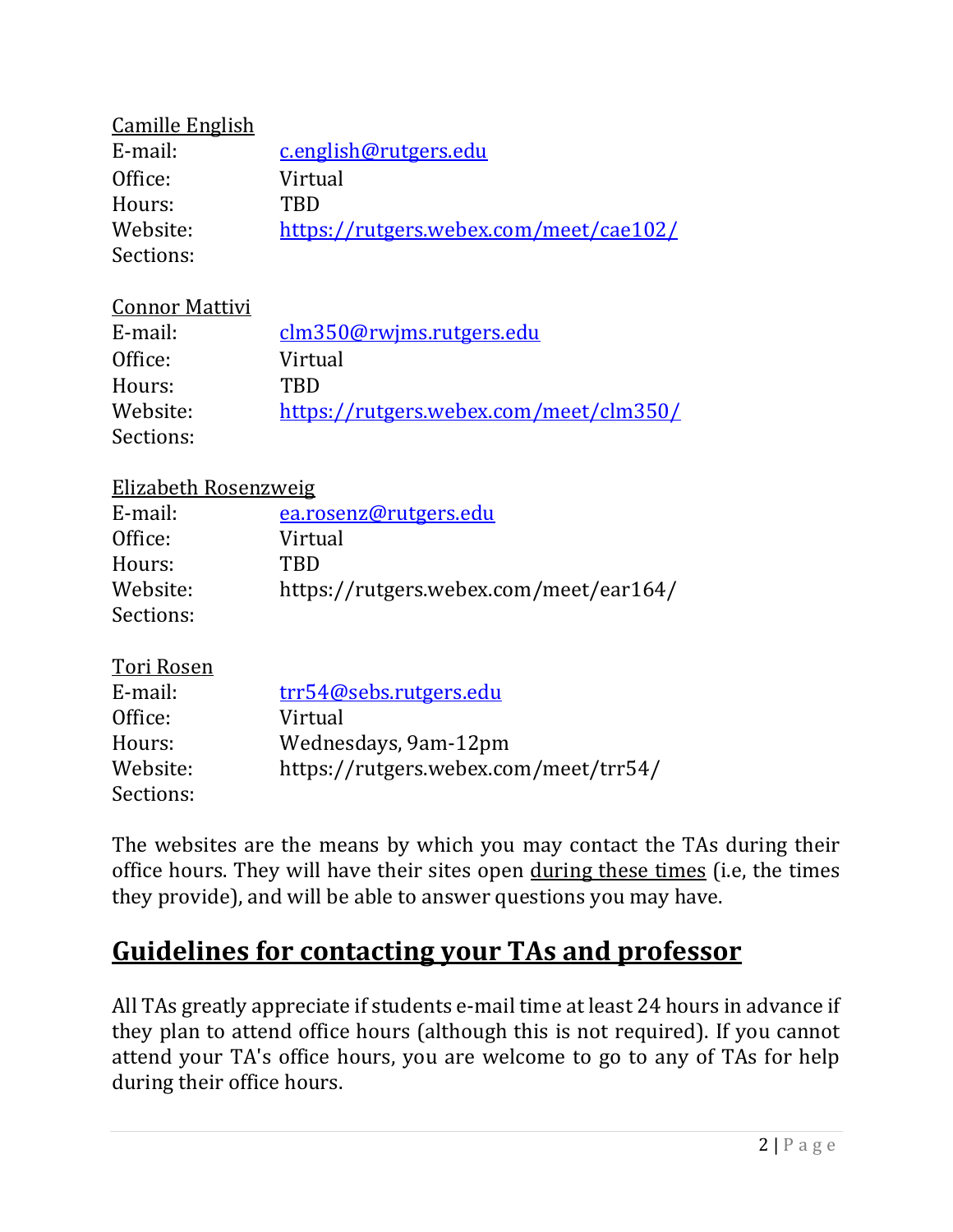We will reply to you within 24 hours during weekdays. Please do not wait until the last minute to contact your TAs about questions regarding the Assignment. *The TAs are under no obligation to answer any student emails sent between Thursday at 5pm and Friday at 7am*. *Each TA's responsibility is to respond by Monday of the following week – not before.* 

## **Required text, assignment due dates, and policies regarding cheating or plagiarism**

#### REQUIRED TEXT:

There is no required text. Each lab you will see Information from websites or slide presentations.

#### WEBSITE https://canvas.rutgers.edu/

You can also find the home page by typing "Rutgers Canvas" on your preferred internet browser. Your username and password are the same as for your netID login.

Lab assignments open each Friday at 7am and are due the next Fridays at 7am. The one exception is for the first week, where the assignment opens on Tuesday at 7am and is due that Friday at 7am.

All students are expected to act in accordance with the Academic Integrity Policy http://academicintegrity.rutgers.edu/

Behavior (such as cheating) that violates this policy will be dealt with in the following manner:

A student found cheating will be given a 0 for that particular assignment (e.g., plagiarizing others' published or unpublished material). Further actions may be taken, as described in the University Code of Student Conduct (contact the Rutgers Office of Student Conduct [http://studentconduct.rutgers.edu/] for more information).

## **Student Wellness Services**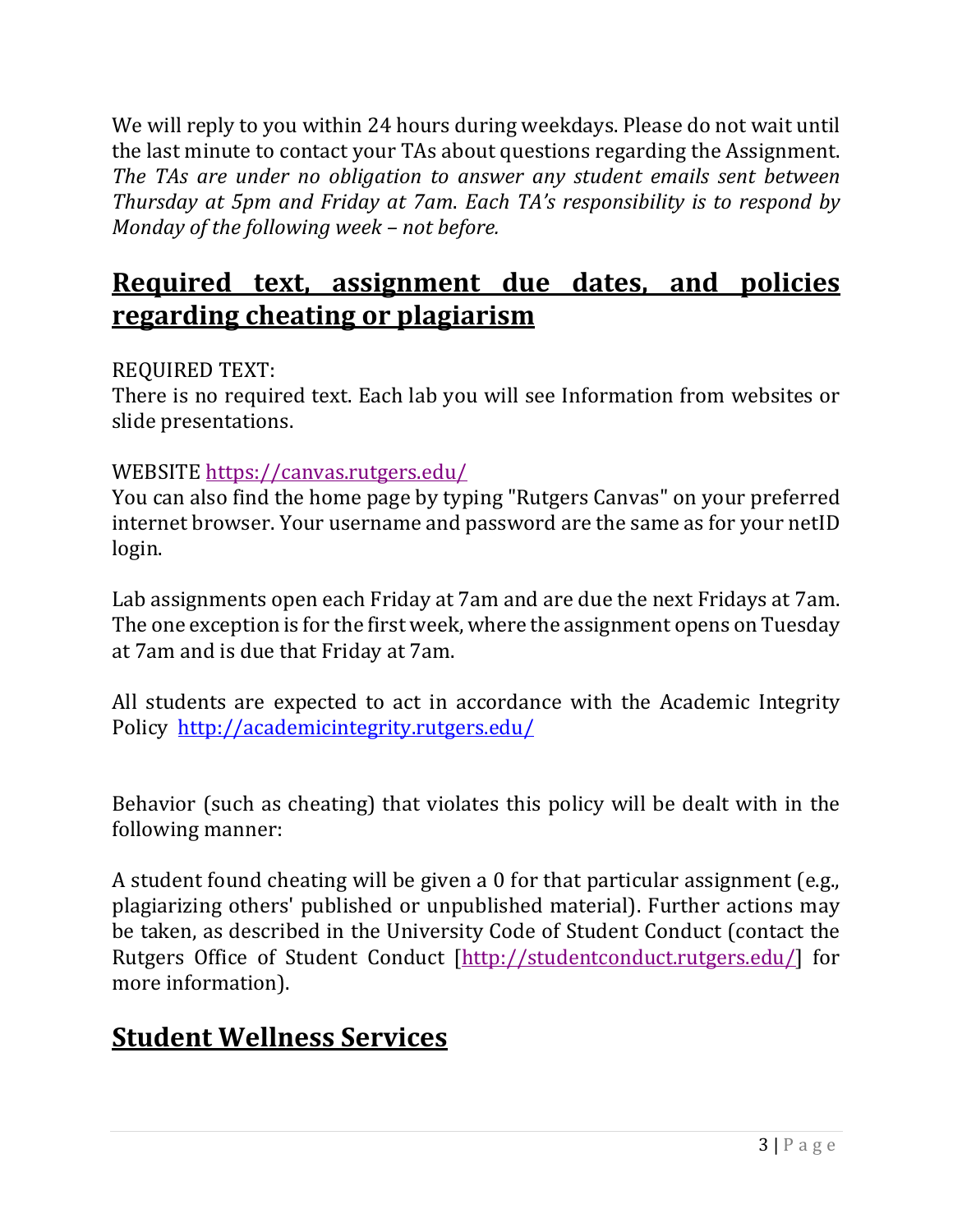Should you need emotional or some other form of assistance, Rutgers has multiple services that can help you. We list them below.

**Counseling, ADAP & Psychiatric Services (CAPS) Phone: (848) 932‐7884 Address: 17 Senior Street, New Brunswick, NJ 08901** http://health.rutgers.edu/medical-counseling-services/counseling/

CAPS is a University mental health support service that includes counseling, alcohol and other drug assistance, and psychiatric services staffed by a team of professional within Rutgers Health services to support students' efforts to succeed at Rutgers University. CAPS offers a variety of services that include: individual therapy, group therapy and workshops, crisis intervention, referral to specialists in the community and consultation and collaboration with campus partners.

**Violence Prevention & Victim Assistance (VPVA) Phone: (848) 932‐1181 Address: 3 Bartlett Street, New Brunswick, NJ 08901 Website:** http://vpva.rutgers.edu

The Office for Violence Prevention and Victim Assistance provides confidential crisis intervention, counseling and advocacy for victims of sexual and relationship violence and stalking to students, staff and faculty. To reach staff during office hours when the university is open or to reach an advocate after hours, call 848-932-1181.

**Disability Services Phone: (848) 445‐6800 Lucy Stone Hall, Suite A145, Livingston Campus 54 Joyce Kilmer Avenue, Piscataway, NJ 08854** https://ods.rutgers.edu/

The Office of Disability Services works with students with a documented disability to determine the eligibility of reasonable accommodations, facilitates and coordinates those accommodations when applicable, and lastly engages with the Rutgers community at large to provide and connect students to appropriate resources.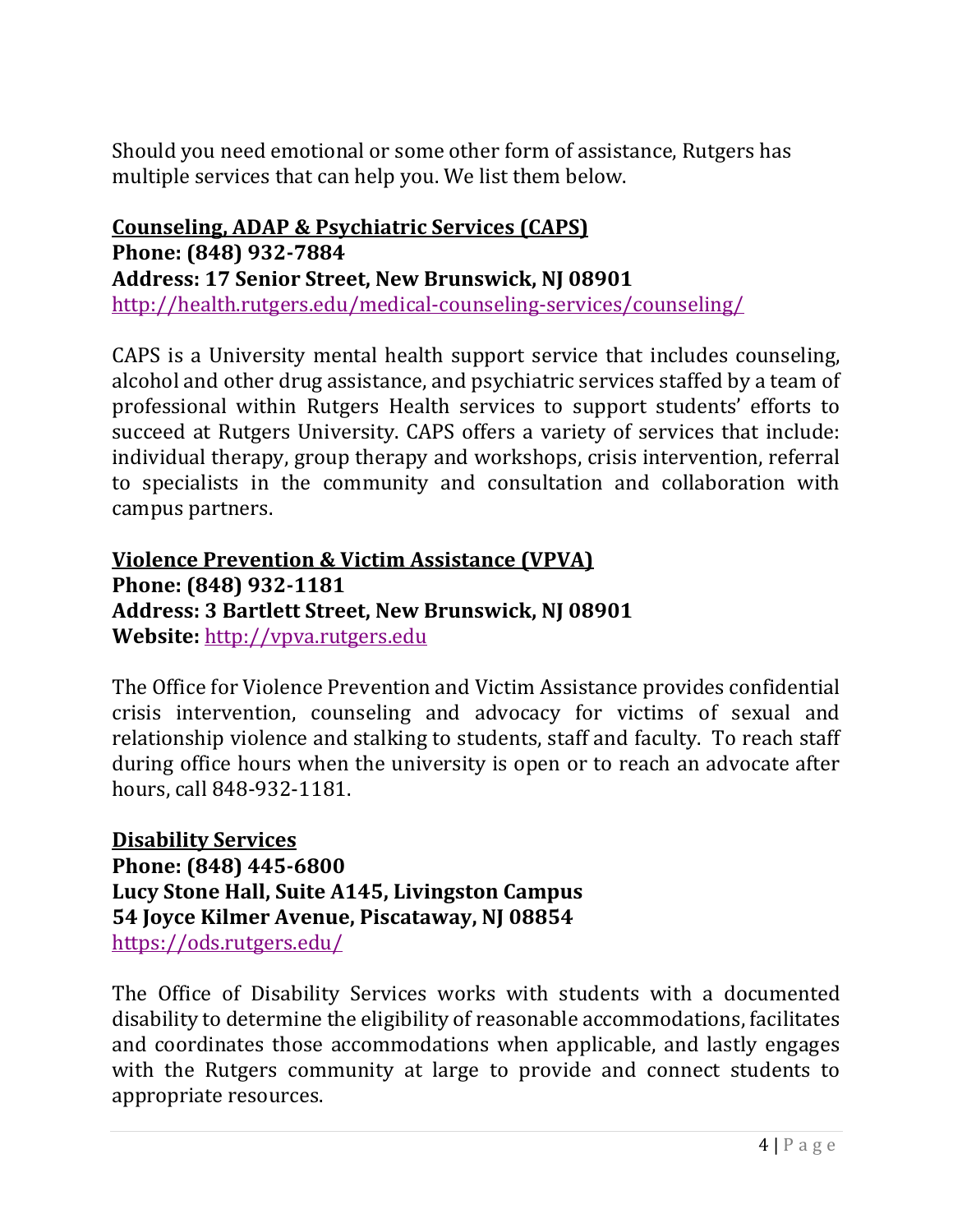#### **Scarlet Listeners**

Scarlet Listeners – get things off your chest in a non-judgmental, empathetic space facilitated by trained students. Sessions are held Monday-Thursday evenings during the Fall and Spring semesters.

Sign up for information about times and locations at: **tinyurl.com/SLGroupSessions** or email scarlet.listeners@gmail.com.

### **Missing assignments**

A full description regarding Rutgers School of Arts and Sciences' policy on student absences (including extended absences) and missing assignments may be found here:

http://sasundergrad.rutgers.edu/academics/courses/registration-andcourse-policies/attendance-and-cancellation-of-class

If you are experiencing chronic health issues of a physical and/or emotional nature, please contact University Health Services (http://health.rutgers.edu).

Please note, students who miss **three** or more complete sets of lab assignments will be advised to drop the course, as their probability of passing will be low.

# **Grading**

A number of the assignments you will receive in this class are multiple choice or essay-type questions. For these types of assignments you will be able to see your grade after submission (multiple choice) or after the TA grades the assignment (essay-type).

### **Final course grade calculations**

|              |              |     |  | FINAL COURSE GRADES WILL BE WEIGHTED USING FOLLOWING |
|--------------|--------------|-----|--|------------------------------------------------------|
|              | PERCENTAGES: |     |  |                                                      |
| Assignments: |              | 40% |  |                                                      |
| Final Exam:  |              | 15% |  |                                                      |
| Quizzes:     |              | 25% |  |                                                      |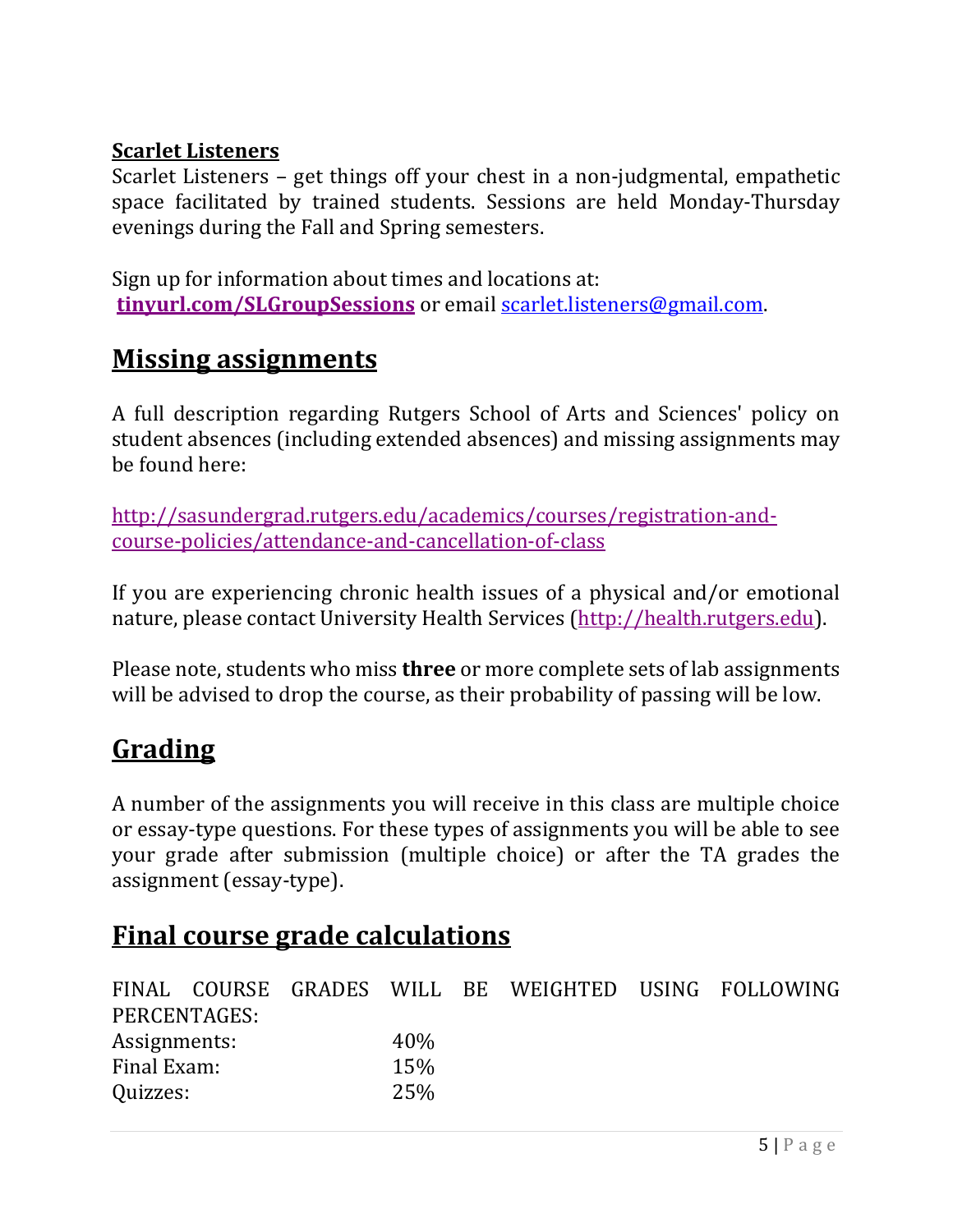Participations: 5% Discussion Forums: 15%

In lieu of extensions, we will drop the two lowest assignments, and the two lowest quiz grades. Your final grade will be computed based on the all other assignments.

### **Graded Tasks – detailed information**

FOR ALL TASKS, YOU NEED TO SHOW WORK AND PROVIDE EXPLANATIONS IN ADDITION TO PROVIDING ANSWERS.

PLEASE DO NOT WAIT UNTIL THE LAST MINUTE TO WORK ON YOUR TASKS. THERE ARE NO EXTENSIONS FOR ANY TASKS - NO EXCEPTIONS.

- i. Assignment: All assignments together represent 40% of the final grade. Note: grading for all assignments is based on the following rule: for each question, you will receive 1/2 credit for a correct answer, and 1/2 credit for showing work. The assignment may be a mixture of open-ended questions, multiple-choice quizzes, and/or other types of assessment material.
- ii. Quiz: Questions are created using material from a current lab. There are multiple different formats of quizzes, from essay-question answers, to multiple choice, to Taken together, all quizzes represent 25% of the final grade.
- iii. Participation Question: These questions are designed to provide the instructor with feedback regarding particular aspects of the course. For example, one week's question might be "What did you find most difficult about this week's material?" Students must write two informative sentences in answer to the question. Also, we ask that any criticism be constructive (information where we can possibly make changes). The instructor will take a random sample of the answers, read them, and write a summary report that will be provided to the students.
	- a. Each participation is worth two points, one point each for each sentence. The participation question will not be opened until 24 hours before the assignment is due. The reason is that it gives the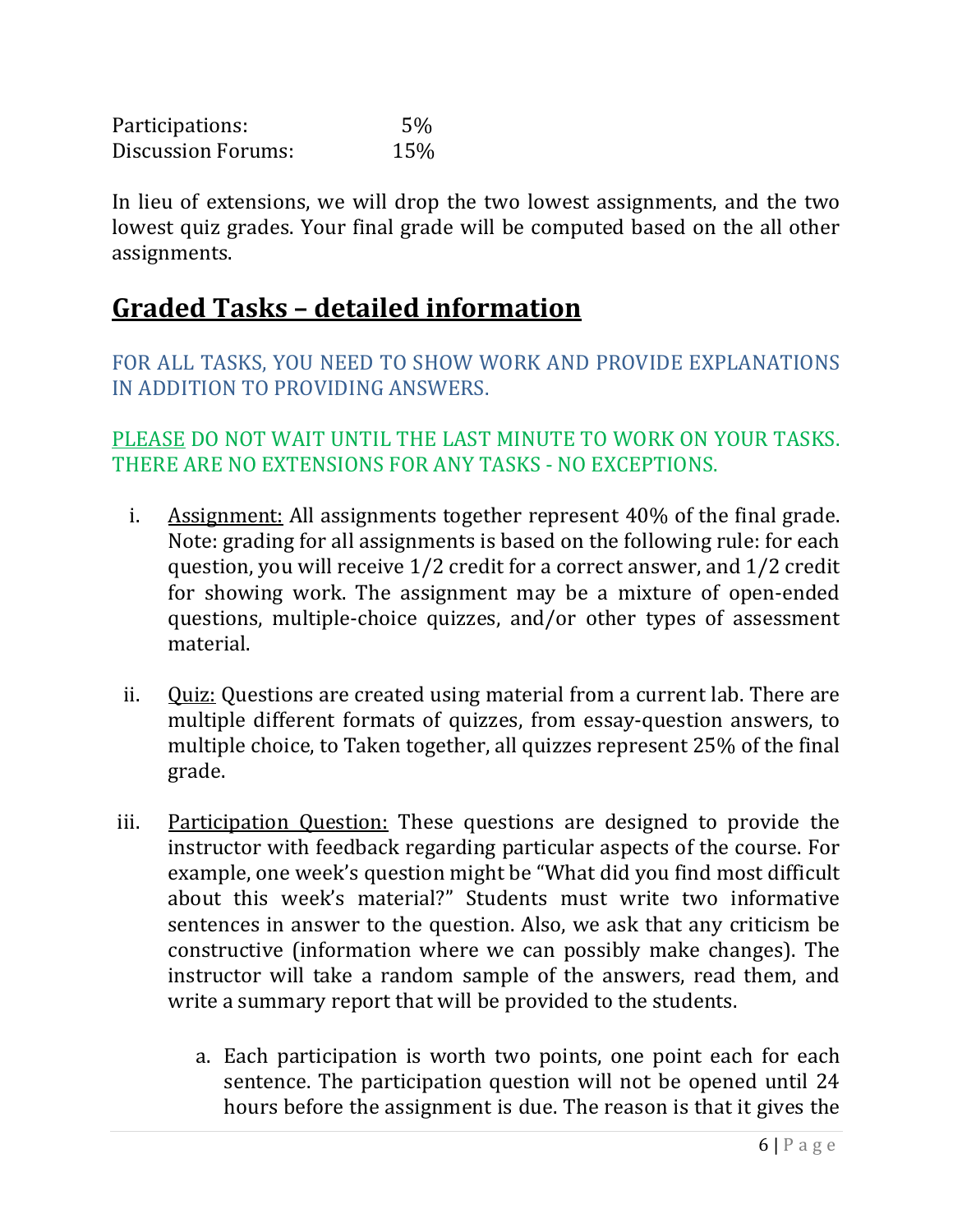student a chance to work on the assignment before making an evaluation.

- iv. Discussion Forum: Throughout the semester, you will be given a news article or research article to read and provide feedback. The article will be related to some topic covered in the course. You will be asked to respond to the professor's question, and to comment on at least one other student's response. A grading rubric will be provided.
- v. Final Exam: The final exam is cumulative; it contains information from all labs. The final exam is worth 15% of the final grade.

Your solutions to open-ended (e.g., essay questions) tasks are uploaded before the end of the time for that week's lab. That is, you are given one week (with the exception of Lab 01) to perform these. NO LATE SUBMISSIONS ARE ALLOWED. If you miss your due date for particular tasks (e.g., assignment, quiz, etc.), you will receive a 0 grade for that task.

### **Assignments – detailed information**

*Only if* an assignment requires that you upload a document, these are the proper ways to proceed:

- i. All assignments must be TYPED. **Providing scanned copies of hand‐ written answers or pictures of solutions created by smart phones/other devices is not acceptable and credit will not be given.**
- ii. The only document types that may be uploaded are .txt, MS Word, Word Perfect, and PDF. Google Docs and links to online documents are NOT acceptable. Zipped files are not allowed either. If you don't have MS Word, there are numerous computers on campus that do have it. And every computer has a text editor.
- iii. All assignments **must** contain the following information in the following order:
	- a. Your name.
	- b. Your TA's name.
	- c. Your assigned Student Number for this class.
	- d. The name of the assignment.
	- e. For the assignments, INCLUDE every problem, numbered, with the question restated and your answer to that question.